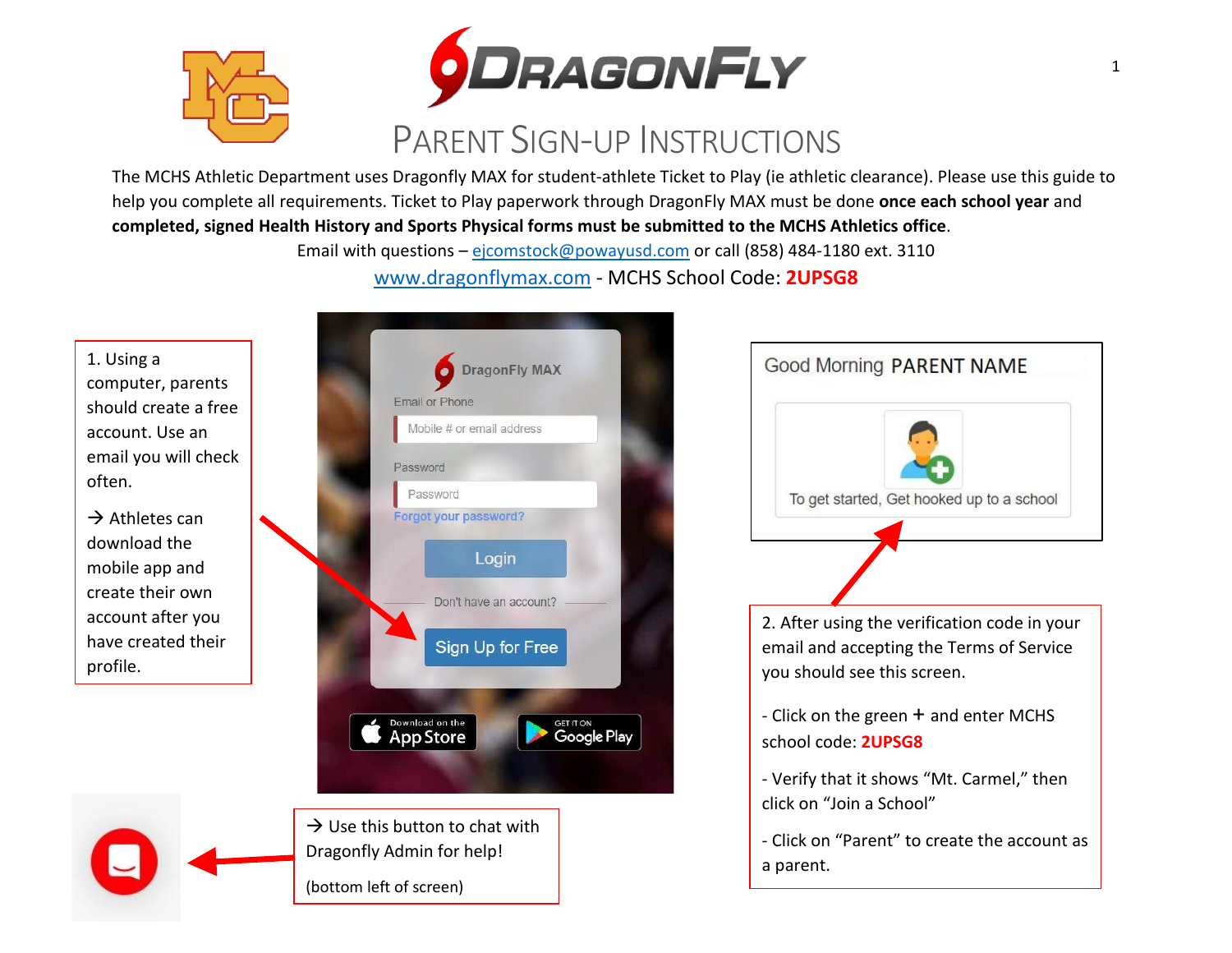3. Click on "Add a Child" and complete the information for your child. If Dragonfly asks for the school code, it will always Good Morning PARENT NAME be **2UPSG8**. To get started filling out forms, click or tap 'Add a child' - When adding a sport for your child, you can click on all the Add a Child sports your child is interested in trying out for. He/she can try out for a sport even if you didn't add it in Dragonfly. Good Morning PARENT NAME 4. Click on "View Details" to go to your child's profile and begin the electronic paperwork. **ATHLETE NAME**  $\rightarrow$  If you have more than one child View Details | Submit Paperwork that will be trying out for a sport, 0% click on "Add a Child" again to make a profile for another child. Each athlete will need their own Add a Child profile.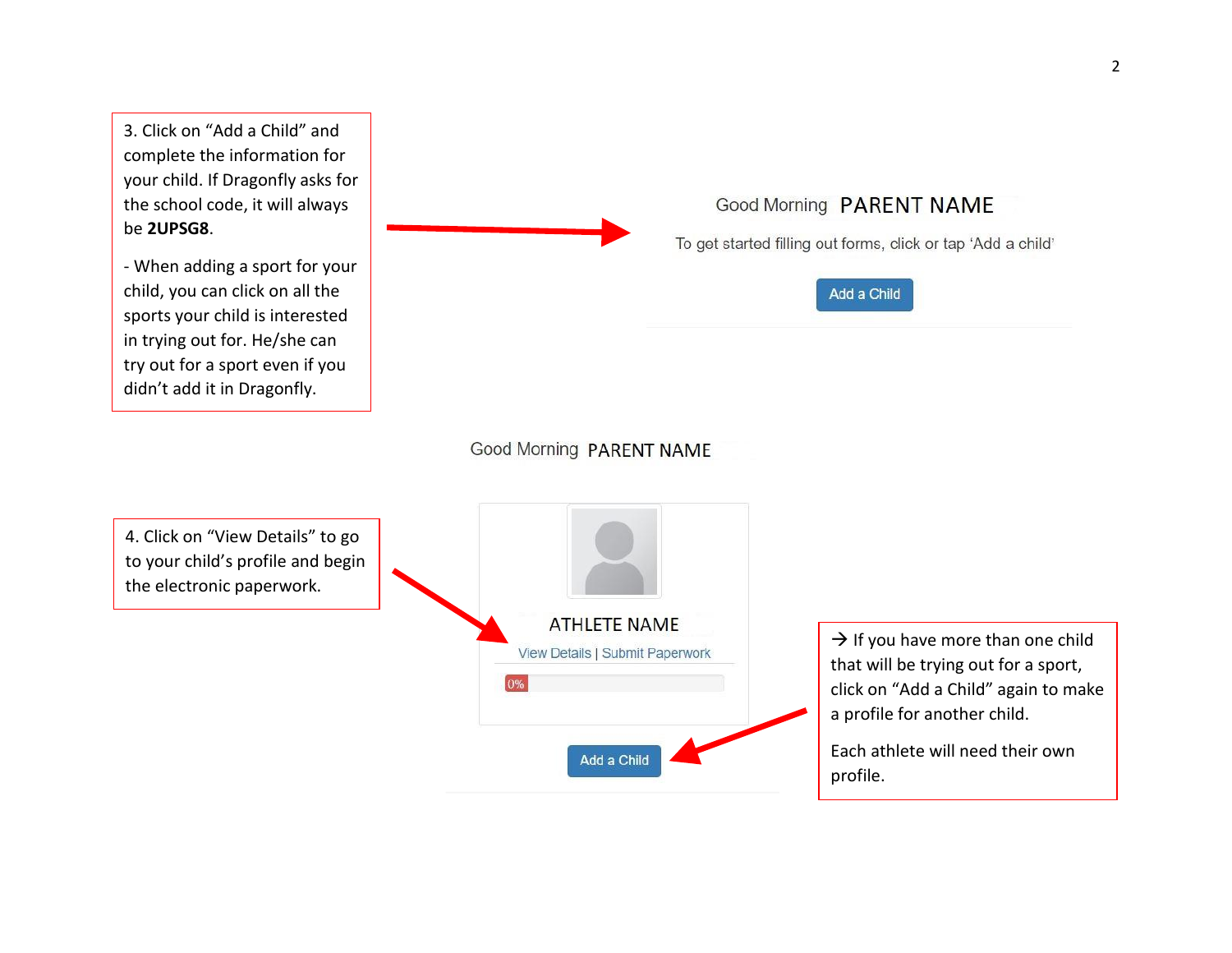

 $\rightarrow$  Only MCHS Administration, the Athletic Trainer, and Coaches for your child's assigned sport can see your child's profile.

We will use the mobile app to find phone numbers for parents/guardians in case of an emergency.

5. This is what your child's profile looks like.

Click on the red "Get Started" button labeled 0% to begin filling out the electronic Ticket to Play forms.

Note: You can do all these requirements even if your child's profile still says "waiting for approval".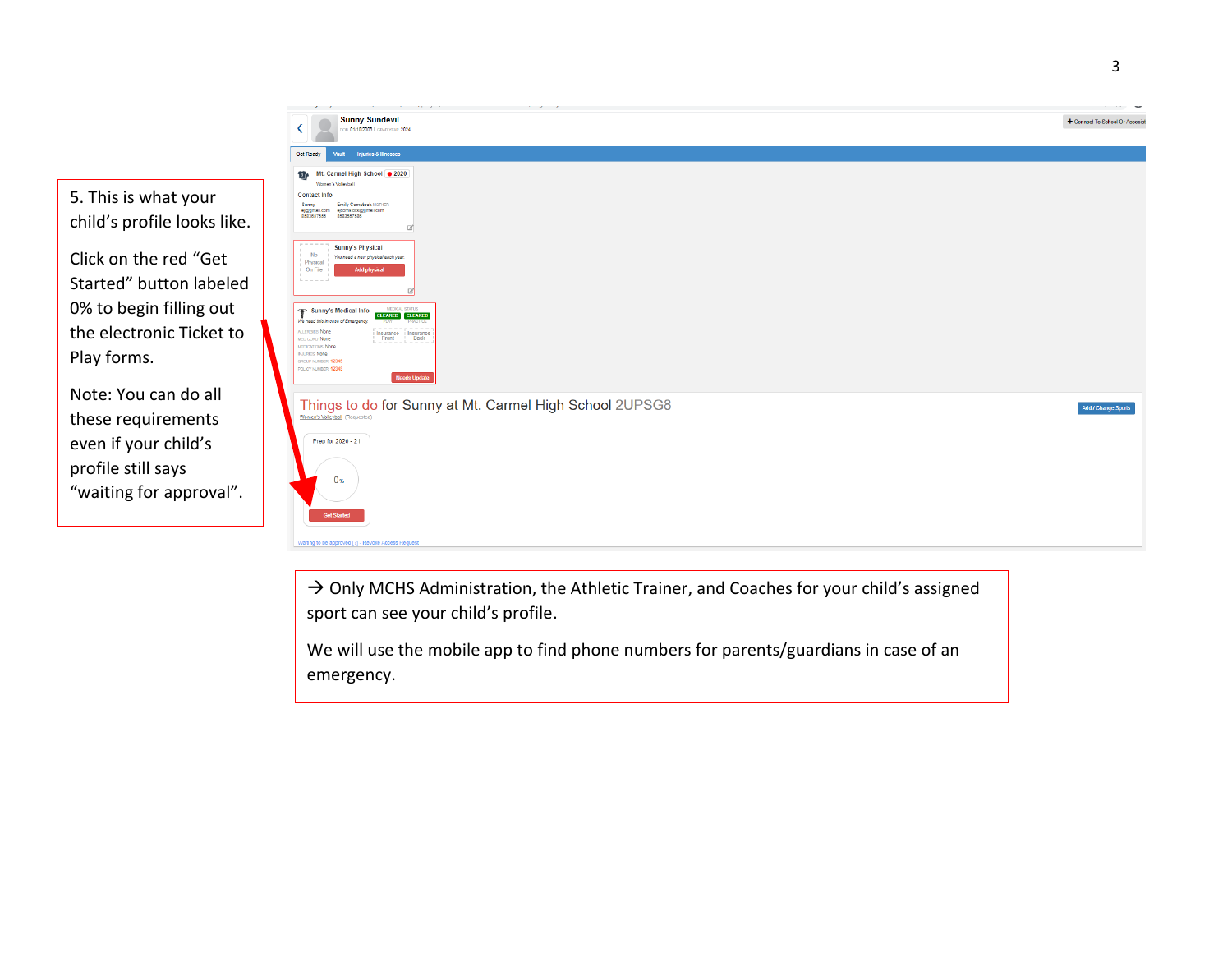6. This screen is the list of requirements you will need to complete. Be sure to electronically sign each form with your first and last name just as you would sign a paper document.

Note: the Health History & Sports Physical must be approved by the Athletic Department and will not show as completed until we have received and reviewed these documents (original, hard copy that is signed, dated, and stamped by the healthcare provider.)



copies of the Health History and Sports Physical.